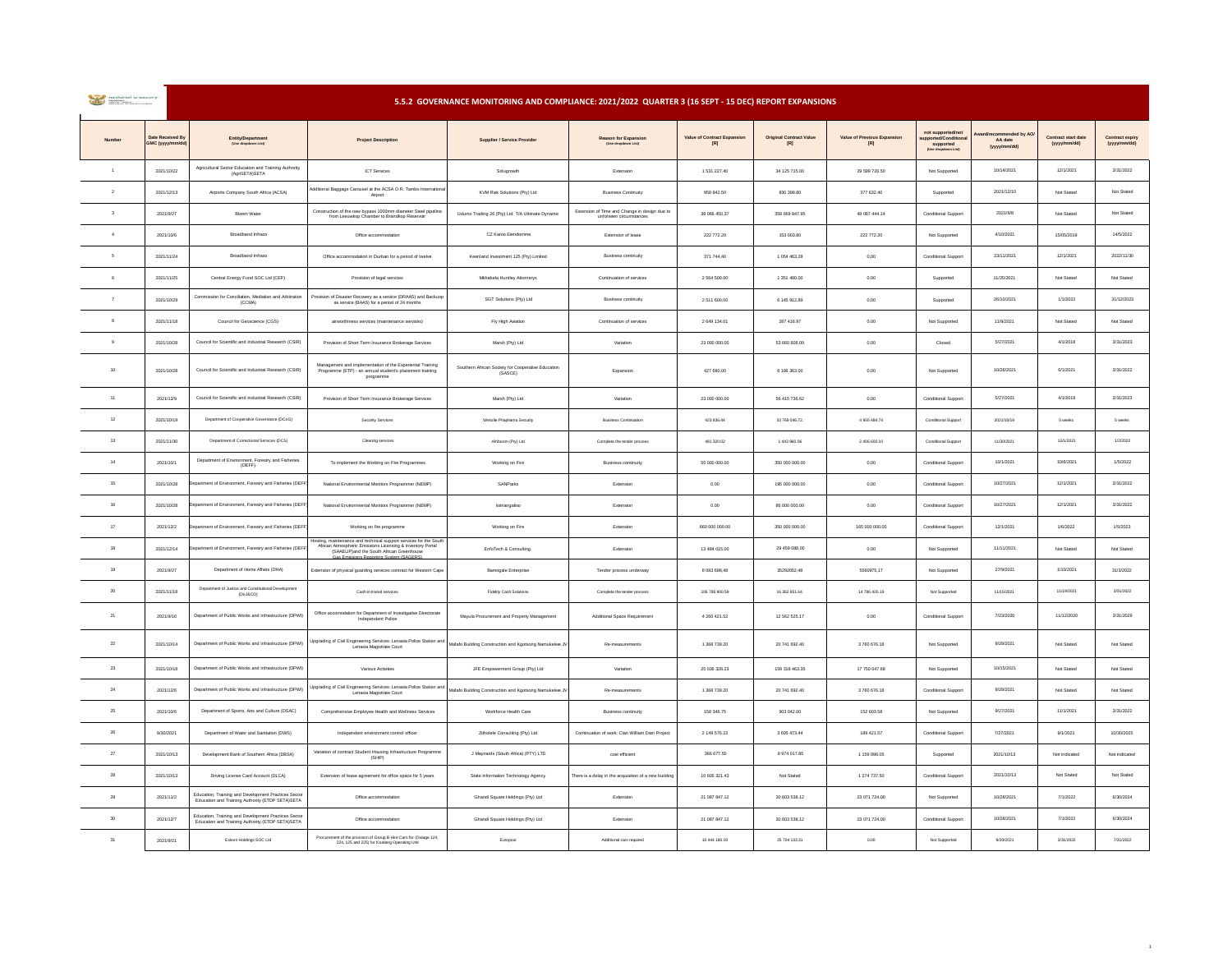| $_{32}$       | 2021/9/28  | Eskom Holdings SOC Ltd | Supply, transportation, erection and dismantling of scaffolding and insulati<br>material                                                                                                     | Southey Contracting (Pty) Ltd; Kaefer Thermal Contracting<br>Services (Pty) Ltd; and TMS Group Industrial Services (Pty) Ltd                                                        | Finalise the tender process  | 229 168 461.06          | 378 499 500.00     | 0.00              | Conditional Support | 9/28/2021  | 11/1/2021      | 12/31/2021     |
|---------------|------------|------------------------|----------------------------------------------------------------------------------------------------------------------------------------------------------------------------------------------|-------------------------------------------------------------------------------------------------------------------------------------------------------------------------------------|------------------------------|-------------------------|--------------------|-------------------|---------------------|------------|----------------|----------------|
| 33            | 2021/9/30  | Eskom Holdings SOC Ltd | Technical Support and Maintenance Services and the manufacture, supply<br>and delivery of air heater and draught plant fans and spares for (FIFTEEN)<br>Coal Fired Generation Power Stations | Howden Africa                                                                                                                                                                       | <b>Business Continuation</b> | 441 278 000.00          | Not stated         | 0.00              | Not Supported       | 9/10/2021  | 11/1/2021      | 12/31/2021     |
| 34            | 2021/10/7  | Eskom Holdings SOC Ltd | Ash Dam Project at Camden and Rail maintainance at Majuba                                                                                                                                    | Tenova                                                                                                                                                                              | <b>Business Continuation</b> | Not applicable          | Not applicable     | $_{0.00}$         | Noting              | 10/2/2021  | Not applicable | Not applicable |
| 35            | 2021/9/16  | Eskom Holdings SOC Ltd | Refurbishment of Electrostatic Precipators at Kendal Power Station                                                                                                                           | J&C Engineering                                                                                                                                                                     | <b>Business Continuation</b> | R28 474 584.73          | R260 417 208.04    | 0.00              | Conditional Support | 6/4/2021   | 18 months      | 18 months      |
| 36            | 2021/9/17  | Eskom Holdings SOC Ltd | Coal Transportation                                                                                                                                                                          | FCA Carriers Transporters                                                                                                                                                           | Feedback on NT's conditions  | Not applicable          | Not applicable     | 0.00              | Noting              | 8/2/2021   | Not applicable | Not applicable |
| 37            | 2021/9/28  | Eskom Holdings SOC Ltd | Supply, Delivery and Off-loading of Coal                                                                                                                                                     | Sasol Energy (Pty) Ltd (Sasol), BP Southern Africa (Pty) Ltd (BP)<br>FFS Refiners (Pty) Ltd (FFS), Eco Energy and Trading (Pty) Ltd<br>(Eco Energy) and Refinex (Pty) Ltd (Refinex) | Feedback on NT's conditions  | Not applicable          | Not applicable     | $_{0.00}$         | Conditional Support | 2021/09/28 | Not applicable | Not applicable |
| 38            | 2021/9/29  | Eskom Holdings SOC Ltd | Diesel storage and handling for Ankerlig Power Station                                                                                                                                       | Vesquin                                                                                                                                                                             | Feechack on NT's conditions  | Not applicable          | Not applicable     | 0.00              | Noting              | 2021/09/29 | 5 years        | 5 years        |
| 39            | 2021/9/23  | Eskom Holdings SOC Ltd | Coal supply and ash handling                                                                                                                                                                 | Eskom Rotek Industries (ERI)                                                                                                                                                        | Feedback on NT's conditions  | Not applicable          | R8 536 399 767.15  | 0.00              | Noting              | 9/22/2021  | Not stated     | 12/31/2021     |
| 40            | 2021/10/12 | Eskom Holdings SOC Ltd | Construction of Miscellaneous Structures at Kusile Power Station                                                                                                                             | Stefanutti Stock Basil Read Joint Venture<br>(SSBR-JV)                                                                                                                              | Feedback on NT's conditions  | Not applicable          | Not applicable     | 0.00              | Noting              | 3/31/2021  | 19 months      | 19 months      |
| 41            | 2021/9/23  | Eskom Holdings SOC Ltd | Provision of legal services                                                                                                                                                                  | MMMG Attorneys                                                                                                                                                                      | Additional scope of work     | R2 200 000              | R3 925 000.00      | 0.00              | Conditional Support | 2021/09/22 | Not stated     | 3/31/2024      |
| 42            | 2021/10/1  | Eskom Holdings SOC Ltd | Logistics and safety management services                                                                                                                                                     | Eskom Rotek Industries SOC Ltd (ERI)                                                                                                                                                | Feedback on NT's conditions  | Not applicable          | Not applicable     | 0.00              | Not Supported       | 2021/09/30 | 5 months       | 5 months       |
| $43\,$        | 2021/10/19 | Eskom Holdings SOC Ltd | Provision of legal servicesfor Medupi and Kusile power stations                                                                                                                              | ENS Africa                                                                                                                                                                          | Preferred supplier           | 18 406 118.00           | 2 078 119.00       | 0.00              | Conditional Support | 10/19/2021 | Not stated     | 3/31/2024      |
| 44            | 2021/10/25 | Eskom Holdings SOC Ltd | Provision of site maintenance for Boller Feed pump train and Condensat<br>Extraction pumps with their auxiliary equipment at Eskom's coal fired pow<br>stations                              | Sulzer Pumps South Africa (Pty) Ltd                                                                                                                                                 | Finalise the tender process  | 33 151 602.00           | Not stated         | 0.00              | Conditional Support | 2021/10/25 | 1/1/2022       | 3/31/2022      |
| $4\mathrm{S}$ | 2021/10/15 | Eskom Holdings SOC Ltd | Provision of Wide Area Network (WAN) (Data Links)                                                                                                                                            | Dark Fibre Africa                                                                                                                                                                   | Feedback on NT's conditions  | Not applicable          | Not applicable     | Not applicable    | Noting              | 10/15/202  | Not applicable | Not applicable |
| 46            | 2021/10/12 | Eskom Holdings SOC Ltd | Engineering Services for the Steam Generator Replacement Project at<br>Koeberg Nuclear Power Station                                                                                         | Tractebel Engineering                                                                                                                                                               | Preferred supplier           | 34 800 584.21           | ZAR21 005 000.22   | ZAR12 839 211.72  | Conditional Support | 10/12/2021 | Not stated     | Not stated     |
| 47            | 2021/11/3  | Eskom Holdings SOC Ltd | Medupi Consolidated Building Management System                                                                                                                                               | Honeywell                                                                                                                                                                           | <b>Business Continuation</b> | Not applicable          | Not applicable     | Not applicable    | Noting              | 11/9/2021  | Not applicable | Not applicable |
| 48            | 2021/11/4  | Eskom Holdings SOC Ltd | Supply of Coal from Usutu Colliery to Camden Power Station                                                                                                                                   | Vunene Mining                                                                                                                                                                       | Depletion of funds           | 292 333 119.17          | 1746 024 000.00    | 5 253 731 056.68  | Conditional Support | 11/4/2021  | 1/22/2021      | 3/31/2023      |
| 49            | 2021/11/4  | Eskom Holdings SOC Ltd | Supply of coal from Goedgevonden Complex ("GGV") to Majuba Pow<br>Station and/or any other designated Eskom power stations                                                                   | Glencore                                                                                                                                                                            | Depletion of funds           | 1319 137 813.08         | 7 894 892 866.80   | 10 309 675 100.50 | Conditional Support | 11/4/2021  | 1/1/2022       | 6/30/2026      |
| 50            | 2021/11/20 | Eskom Holdings SOC Ltd | Supply, delivery and off-loading of fuel oil to all Eskom's coal fired power<br>stations on an as when required basis                                                                        | Sasol Energy (Pty) Ltd , BP Southern Africa (Pty) Ltd , FFS<br>Refiners (Pty) Ltd , Eco Energy and Trading (Pty) Ltd and Refin                                                      | Complete the tender process  | 1519812828.03           | 3 649 589 688.40   | 4964045688.40     | Conditional Support | 2021/11/19 | 12/1/2021      | 2/28/2022      |
| 61            | 2021/10/12 | Eskom Holdings SOC Ltd | Steam Generator Project Plant Daughter Modifications, Packages<br>2 and 4                                                                                                                    | General Electric (GE)                                                                                                                                                               | Preferred supplier           | 60,000,000.00           | 313836498.6        | 0.00              | Conditional Support | 10/12/2021 | 6 months       | 6 months       |
| 62            | 2021/11/17 | Eskom Holdings SOC Ltd | .<br>Supply, loading and placement of fourteen (14) dual purpose spent fuel dr<br>lorage metal casks for use at Koeberg Nuclear Power Station (Phase 1A                                      | Holtec International                                                                                                                                                                | Additional scope of work     | 177 963 419.37          | 81771901.15        | 344 237 152.97    | Conditional Support | 11/17/2021 | 12 months      | 12 months      |
| 63            | 2021/11/16 | Eskom Holdings SOC Ltd | rocurement of Turbine Generator Works at Kusile Power Station Project                                                                                                                        | GE Steam Power S&E Africa (GE)                                                                                                                                                      | <b>Business Continuation</b> | 293 141 189.36          | 13 168 322 824.00  | 4 350 083 302.65  | Conditional Support | 11/16/2021 | 12 months      | 12 months      |
| 64            | 2021/11/16 | Eskom Holdings SOC Ltd | Procurement of Phase B -<br>Completion of Unit 5 & 6 DHP, Silo 5 & 6 and associated auxiliary system                                                                                         | Eskom Rotek Industries SOC Ltd (ERI)                                                                                                                                                | <b>Business Continuation</b> | 265 113 171.71          | 118 638 782.03     | 0.00              | Conditional Support | 11/16/2021 | 3/23/2022      | 5/20/2023      |
| 65            | 2021/11/24 | Eskom Holdings SOC Ltd | Boiler maintenances services                                                                                                                                                                 | Steinmuller Africa (Pty) Ltd, Babcock Ntuthuko Engineering (Pt)<br>Ltd and Actom (Pty) Ltd                                                                                          | Depletion of funds           | 1 197 409 092.53        | 851 000 000.00     | 19 225 875 175.36 | Conditional Support | 11/19/2021 | 1/1/2022       | 3/31/2022      |
| 66            | 2021/11/22 | Eskom Holdings SOC Ltd | Provision of supplementary personnel to support the preparation and<br>execution of outages and outage related maintenance activities                                                        | Deros International                                                                                                                                                                 | Depletion of funds           | 19 222 572.00           | 112 700 000.00     | 3 544 025.16      | Conditional Support | 11/22/2021 | 36 months      | 36 months      |
| 57            | 2021/11/22 | Eskom Holdings SOC Ltd | rovision of Logistics and Safety Management Services to Primary Energ<br>Logistics Department                                                                                                | Eskom<br>Rotek Industries SOC Ltd                                                                                                                                                   | Complete the tender process  | 623 449 500.00          | 1 599 777 921.76   | 0.00              | Conditional Support | 11/19/2021 | 3 months       | 2022/03/31     |
| 58            | 2021/12/8  | Eskom Holdings SOC Ltd | Provision of management, maintenance and operational service for the<br>power station coal supply, coal and ash handling                                                                     | ERL                                                                                                                                                                                 | Complete the tender process  | 2 214 294 123 89        | R 8 536 399 767 15 | 0.00              | Not Supported       | 12/5/2021  | 1/1/2021       | 12/31/2022     |
| 59            | 2021/12/6  | Eskom Holdings SOC Ltd | Execution of cabling and stringing works at Medupi and Matimba 400KV                                                                                                                         | Eskom Rotek Industries SOC Ltd                                                                                                                                                      | Complete the tender process  | R82 196 350.00          | 99 187 500.00      | 12 329 437.50     | Conditional Support | 11/25/202  | 12/23/2021     | 6/23/2022      |
| 60            | 2021/12/6  | Eskom Holdings SOC Ltd | Technical Support and Maintenance Services and the manufacture, supply<br>and delivery of air heater and draught plant fans and spares for (FIFTEEN)<br>Coal Fired Generation Power Stations | Howden Africa                                                                                                                                                                       | Complete the tender process  | 172 500 000.00          | 441 278 000.00     | 0.00              | Conditional Support | 12/6/2021  | 2 months       | 2 months       |
| 61            | 2021/12/10 | Eskom Holdings SOC Ltd | Provision of contract claims services                                                                                                                                                        | HKA Global (Pty) Ltd                                                                                                                                                                | Additional scope of work     | 163.072.927.49          | 177 441 935.57     | 0.0               | Conditional Support | 12/10/2021 | 4/1/2022       | 1/31/2023      |
| 62            | 2021/12/10 | Eskom Holdings SOC Ltd | Legal services                                                                                                                                                                               | Thipa Attorneys                                                                                                                                                                     | Additional scope of work     | 3 450 000.00            | 1 150 000.00       | R 1 150 000.00    | Conditional Support | 12/10/2021 | Not stated     | 3/31/2024      |
| $63\,$        | 2021/9/30  | Eskom Holdings SOC Ltd | Provison of logistics and safety management services to Primary Energy<br>Department                                                                                                         | Eskom Rotek<br>Industries SOC Ltd                                                                                                                                                   | Feechack on NT's conditions  | Not applicable          | Not applicable     | Not applicable    | Noting              | 9/30/2021  | Not applicable | Not applicable |
| $64\,$        | 2021/9/30  | Eskom Holdings SOC Ltd | Provision of legal services<br>for Medupi and Kusile power stations                                                                                                                          | ENS Africa                                                                                                                                                                          | Additional scope of work     | 18 406 118.00           | 2 078 119.00       | 0.0               | Conditional Support | 10/19/2021 | Not stated     | 3/31/2024      |
| 65            | 2021/11/11 | Eskom Holdings SOC Ltd | Steam Generator Project Plant Daughter Modification<br>Packages 2 and 4 -, for Koeberg Operating Unit                                                                                        | General Electric                                                                                                                                                                    | Intellectual Property        | 79 000 000.00           | 313 836 498.60     | 0.0               | Conditional Support | 11/11/2021 | six months     | six months     |
| 66            | 2021/11/11 | Eskom Holdings SOC Ltd | Turbine generator works at Kusile Power Station Projects (P11)                                                                                                                               | GE Steam Power S&E<br>Africa                                                                                                                                                        | Feedback on NT's condition   | Not applicable          | Not applicable     | Not applicable    | Noting              | 12/15/2012 | Not applicabl  | Not applicable |
| 67            | 2021/12/10 | Eskom Holdings SOC Ltd | Provision of management, maintenance and operational service for the<br>power station coal supply, coal and ash handling                                                                     | Eskom Rotek Industries                                                                                                                                                              | Failed negotiations          | 2 2 1 4 2 9 4 1 2 3 8 9 | 85 363 997 671.15  | $_{0.0}$          | Not Supported       | 12/21/2021 | 1/1/2022       | 12/31/2022     |
|               |            |                        |                                                                                                                                                                                              |                                                                                                                                                                                     |                              |                         |                    |                   |                     |            |                |                |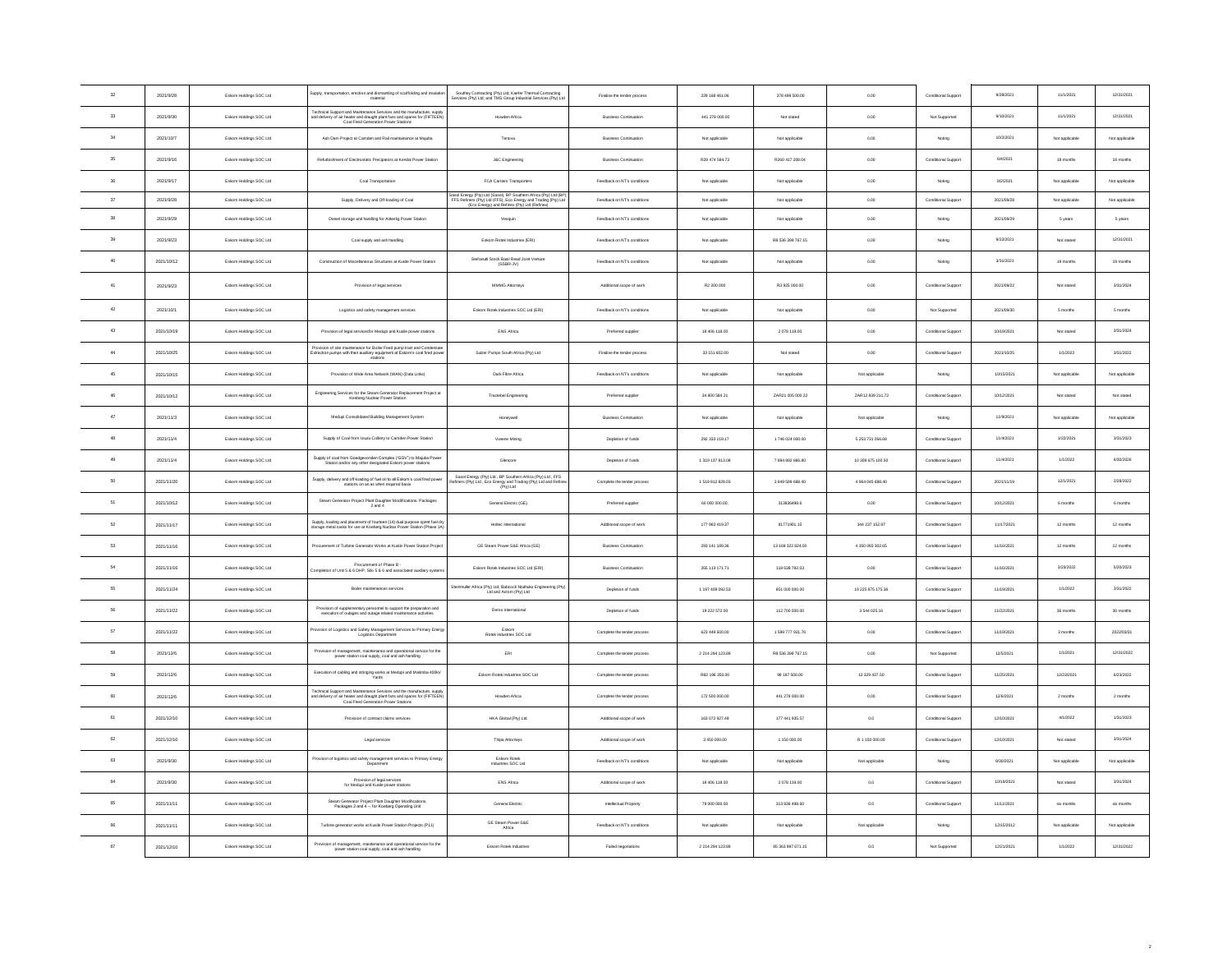| 68                   | 2021/10/18 | Finance and Accounting Services Sector Education and<br>Training Authority (Fasset)SETA                         | Information and Communications Technology Systems                                                                                                                               | Solugrowth                                   | <b>Business continuity</b>                                                       | 5 329 138.17  | 14 220 840.00  | 6 829 707.62  | Not Supported       | 10/15/2021 | 11/1/2021  | 6/30/2022  |
|----------------------|------------|-----------------------------------------------------------------------------------------------------------------|---------------------------------------------------------------------------------------------------------------------------------------------------------------------------------|----------------------------------------------|----------------------------------------------------------------------------------|---------------|----------------|---------------|---------------------|------------|------------|------------|
| 69                   | 2021/10/26 | Freedom Park                                                                                                    | Facility Management                                                                                                                                                             | Tefla Group                                  | Expansion                                                                        | 2 500 000.00  | 1 900 000.00   | 0.00          | Not Supported       | 10/25/2021 | 9/1/2020   | 9/30/2025  |
| 70                   | 2021/12/3  | Government Communication and Information System<br>(GCIS)                                                       | Distribution of all GCIS produced products and AD Hoc Work<br>focusing more towards the National, Fortnightly distribution of the<br>Government Newspaper, Vuk'uzenzele         | Not indicated                                | Tender process underway                                                          | 1 000 000.00  | 34 066 353.46  | 8 980 748.80  | Supported           | 2/12/2021  | 1/2/2022   | 31/3/2022  |
| 71                   | 2021/10/22 | Government Pensions Administration Agency (GPAA)                                                                | Network Services                                                                                                                                                                | <b>MTN</b>                                   | <b>Business Continuity</b>                                                       | 35 631 337.06 | 32 380 923.34  | 23 658 198.08 | Supported           | 21/10/202  | 1/11/2021  | 31/10/2022 |
| $\scriptstyle\rm 72$ | 2021/10/22 | Government Pensions Administration Agency (GPAA)                                                                | Call Centre Services                                                                                                                                                            | <b>MTN</b>                                   | <b>Business Continuity</b>                                                       | 7 129 923.81  | 14 388 114.53  | 16 526 797.42 | Not Supported       | 26/10/2021 | 1/11/2021  | 31/10/2022 |
| 73                   | 2021/10/7  | Housing Development Agency (HDA)                                                                                | Provision of payrol solutions                                                                                                                                                   | Bakgone Chartered Accountans                 | <b>Business Continuation</b>                                                     | 390 000.00    | 570 000.00     | Not stated    | Supported           | 7/15/2021  | Not stated | Not stated |
| 74                   | 2021/9/23  | Independent Communications Authority of South Africa<br>(ICASA)                                                 | office accommodation for the Mpumalanga Regional Office                                                                                                                         | Bousaam Trust                                | Failed bid process/Business continuity                                           | 2 045 604.20  | 2 045 604.20   | 259 918.19    | Supported           | 22/9/2021  | 01/10/2021 | 30/9/2022  |
| 75                   | 2021/9/30  | Industrial Development Corporation (IDC)                                                                        | Extension of Regional Lease Agreement-Western Cape                                                                                                                              | Prime Zone Properties (Pty) Ltd              | Cost efficient                                                                   | 5 965 383.84  | 3 949 919.64   | $_{0,00}$     | Conditional Support | 30/9/2021  | 12/1/2021  | 2026/11/30 |
| 76                   | 2021/9/23  | Insurance Sector Education and Training Authority<br>(Inseta)SETA                                               | Rental od PABX                                                                                                                                                                  | Plus1X Communication (Pty) Ltd               | Continuation of service                                                          | 23 691.23     | 237 580.44     | 35 537.04     | Not Supported       | 2021/9/22  | 2021/10/1  | 30/11/2021 |
| $77\,$               | 11/3/2021  | Insurance Sector Education and Training Authority<br>(Inseta)SETA                                               | Management Information System                                                                                                                                                   | Solugrowth                                   | Continuation of Services                                                         | 1 222 947.19  | 4 352 011.56   | 3 389 395.09  | Not Supported       | 11/3/2021  | 12/1/2021  | 5/31/2022  |
| 78                   | 11/26/2021 | Insurance Sector Education and Training Authority<br>(Inseta)SETA                                               | Provision of Management Information System                                                                                                                                      | Solugrowth                                   | Continuation of services                                                         | 1012 439.88   | 4352 011.56    | 3 389 395.09  | Supported           | 11/25/2021 | 12/1/2021  | 5/30/2021  |
| 79                   | 2021/10/11 | Interfront                                                                                                      | Internet connectivity service                                                                                                                                                   | LiquidTelecommunications SA (Pty) Ltd        | <b>Business continuity</b>                                                       | 51,883.66     | 311.301.96     | 77 825 49     | Supported           | 8/10/2021  | 11/1/2021  | 31/12/2021 |
| 80                   | 2021/11/18 | Legal Aid South Africa                                                                                          | Biometric system software solution                                                                                                                                              | Timetronics Security and Workforce Solutions | Complete the tender process                                                      | 107 847.00    | 26 818.00      | $_{0.00}$     | Not Supporter       | 9/16/2021  | 12/1/2021  | 1/30/2022  |
| 81                   | 2021/12/8  | Legal Aid South Africa                                                                                          | Wide Area Network contract                                                                                                                                                      | not stated                                   | Complete the tender process                                                      | not stated    | not stated     | not stated    | Not Supported       | 12/8/2021  | 1/1/2022   | 5/31/2022  |
| 82                   | 11/3/2021  | Lepelle Northern Water                                                                                          | Implementation of LNW 09/15/16 Mopani District Municipality<br>emergency water and wastewater revitalisation intervention<br>nme - Giyani BWS drought relief (Nandoni to Nsami) | Vharanani Properties (Pty) Ltd               | Continuation of service                                                          | 7762930.12    | 521 035 541.78 | 17 425 381.53 | Supported           | 11/3/2021  | Not Stated | Not Stated |
| 83                   | 2021/9/29  | Magalies Water                                                                                                  | The Moretele South Pipeline Bulk Water Supply construction                                                                                                                      | Murray and Dickson Construction (Pty)        | Significant cost overruns which were due to<br>unexpected risks on the project   | 57 942 347 50 | 294,099,607.09 | 25 849 608 44 | Conditional Support | 2021/9/29  | Not Stated | Not Stated |
| 84                   | 2021/11/8  | Magalies Wate                                                                                                   | The Moretele South Pipeline Bulk Water Supply construction                                                                                                                      | Murray and Dickson Construction (Pty)        | peal: Significant cost overruns which were due to unexpected risks on the projec | 57 942 347.50 | 294 099 607.09 | 25 849 608.44 | Conditional Suppor  | 9/29/2021  | Not Stated | Not Stated |
| 85                   | 11/18/2021 | <b>fanufacturing, Engineering and Related Services Sector</b><br>Education and Training Authority (merSETA)SETA | Office accommodation                                                                                                                                                            | Integer                                      | Continuation of services                                                         | 2 2 8 14 6.20 | 12 151 907.29  | 30 542 453.91 | Not Supported       | 11/18/2021 | 12/1/2021  | 2/28/2022  |
| 86                   | 2021/11/29 | tanufacturing, Engineering and Related Services Sector<br>Education and Training Authority (merSETA)SETA        | Office accomodation                                                                                                                                                             | Integer                                      | Continuation of services                                                         | 2 2 8 14 6.20 | 12 151 907.29  | 30 542 453.91 | Supported           | 11/29/2021 | 12/1/2021  | 2022/2/28  |
| $_{\rm 87}$          | 12/9/2021  | Manufacturing, Engineering and Related Services Sector<br>Education and Training Authority (merSETA)SETA        | Renovations and Aircon/Fire Protection and ICT Infrastructure                                                                                                                   | Eris Properies (Trydium)                     | Expansion of scope                                                               | 10 565 490.54 | 44 455 305.82  | 0.00          | Not Supported       | 12/9/2021  | Not Stated | Not Stated |
| 88                   | 12/2/2021  | Media, Information and Communication Technologies<br>Sector Education and Training Authority (MICT<br>SETA)SETA | Rental of 30 laptops                                                                                                                                                            | Tezolla Consulting                           | Continuation of services                                                         | 286 729.20    | 286 729 20     | 0.00          | Supported           | 12/2/2021  | 2021/12/16 | 6/15/2022  |
| 89                   | 11/10/2021 | National Agricultural Marketing Council (NAMC)                                                                  | Internal Audit Services                                                                                                                                                         | Nexia SAB & T                                | Continuation of service                                                          | 303 033.24    | 865 809.27     | $_{0.00}$     | Supported           | 11/10/2021 | Not Stated | Not Stated |
| 90                   | 2021/9/20  | National Credit Regulator (NCR)                                                                                 | Legal services                                                                                                                                                                  | Diamini attorneys                            | Business Continuation                                                            | 1 000 000.00  | 1 000 000.00   | 150 000.00    | Conditional Support | 9/14/2021  | Not stated | Not stated |
| 91                   | 2021/9/20  | National Credit Regulator (NCR)                                                                                 | Legal services                                                                                                                                                                  | Nyapotse attorneys                           | <b>Business Continuation</b>                                                     | 300 000.00    | 490 000.00     | Not stated    | Conditional Support | 9/15/2021  | Not stated | Not stated |
| 92                   | 2021/9/28  | National Credit Regulator (NCR)                                                                                 | Logal services                                                                                                                                                                  | Malati attorneys                             | <b>Business Continuation</b>                                                     | 300 000.00    | 470 000.00     | 70 500.00     | Conditional Support | 9/13/2021  | Not stated | Not stated |
| 93                   | 2021/9/23  | National Empowerment Fund (NEF)                                                                                 | Lease agreement for regional offices                                                                                                                                            | Prostart Investments 40cc                    | <b>Business Continuation</b>                                                     | 210 970.00    | 597 393.60     | 0.00          | Conditional Support | 8/20/2021  | Not stated | Not stated |
| 94                   | 2021/9/22  | National Lotteries Commission (NLC)                                                                             | Panel of marketing                                                                                                                                                              | Panel                                        | <b>Business Continuation</b>                                                     | 0.00          | 59 757 857.85  | 0.00          | Conditional Support | 9/22/2021  | Not stated | Not stated |
| $95\,$               | 2021/9/29  | National Lotteries Commission (NLC)                                                                             | Lease agreement                                                                                                                                                                 | Raymond Gnesin Investements 2 (Pty) Ltd      | Finalise the tender process                                                      | 1 292 361.76  | 3 639 572.15   | 3418880.64    | Conditional Support | 9/27/2021  | 11/1/2021  | 7/31/2022  |
| 96                   | 2021/10/1  | National Lotteries Commission (NLC)                                                                             | Renovations                                                                                                                                                                     | SRSQS Quantity surveyors                     | <b>Business Continuation</b>                                                     | 606 900.00    | 510 000.00     | Not stated    | Conditional Support | 9/30/2021  | Not stated | Not stated |
| $97\,$               | 2021/10/28 | National Lotteries Commission (NLC)                                                                             | General Mantenance and handyman service                                                                                                                                         | Sky Batiment (Ptv) Ltd.                      | Unforseen maintenance services                                                   | 150 000.00    | Not stated     | Not stated    | Conditional Support | 10/26/2021 | Not stated | Not stated |
| 98                   | 2021/11/16 | National Nuclear Regulator (NNR)                                                                                | Office accomodation lease                                                                                                                                                       | Agricultural Research Concil                 | Continuation of services                                                         | 1466 858.58   | 5 011 066.08   | 0.00          | Not Supported       | 11/16/2021 | Not Stated | Not Stated |
| 99                   | 2021/9/29  | onal Prosecuting Authority of South Africa (NPA)                                                                | rovide unified telephony services for the NPA for a period of six (6) mo                                                                                                        | EOH Mthombo (Pty) Ltd                        | <b>Business Continuation</b>                                                     | 3795636.54    | 50 587 420.19  | 13 084 472.88 | Conditional Support | 9/27/2021  | Not stated | Not stated |
| 100                  | 2021/10/4  | National Prosecuting Authority of South Africa (NPA)                                                            | of Web and Email security gateway to the NPA for a period of twelve (12                                                                                                         | XON Systems (Pty) Ltd                        | <b>Business Continuation</b>                                                     | 1 063 022.17  | 3 635 520.93.  | 0.00          | Not Supported       | 10/1/2021  | Not stated | Not stated |
| 101                  | 2021/9/29  | National Prosecuting Authority of South Africa (NPA)                                                            | ise data backup management software solution to the NPA for a period o                                                                                                          | XON Systems (Pty) Ltd                        | <b>Business Continuation</b>                                                     | 1 324 908 27  | 2 081 541.52.  | 0.00          | Conditional Support | 10/1/2021  | Not stated | Not stated |
| 102                  | 2021/11/15 | National Prosecuting Authority of South Africa (NPA)                                                            | Covert Offices accommodation for Witness Protection (OWP)                                                                                                                       | not stated                                   | Preferred supplier                                                               | not stated    | 8 232 336.59   | 7878888.90    | Conditional Support | 9/21/2021  | 12/1/2021  | 12/31/2022 |
| 103                  | 2021/11/11 | National Prosecuting Authority of South Africa (NPA)                                                            | Covert residential accommodation for Witness Protection (OWP)                                                                                                                   | not stated                                   | Preferred supplie                                                                | not stated    | 13 600 575.50  | not stated    | Conditional Support | 9/21/2021  | 12/1/2021  | 12/31/2022 |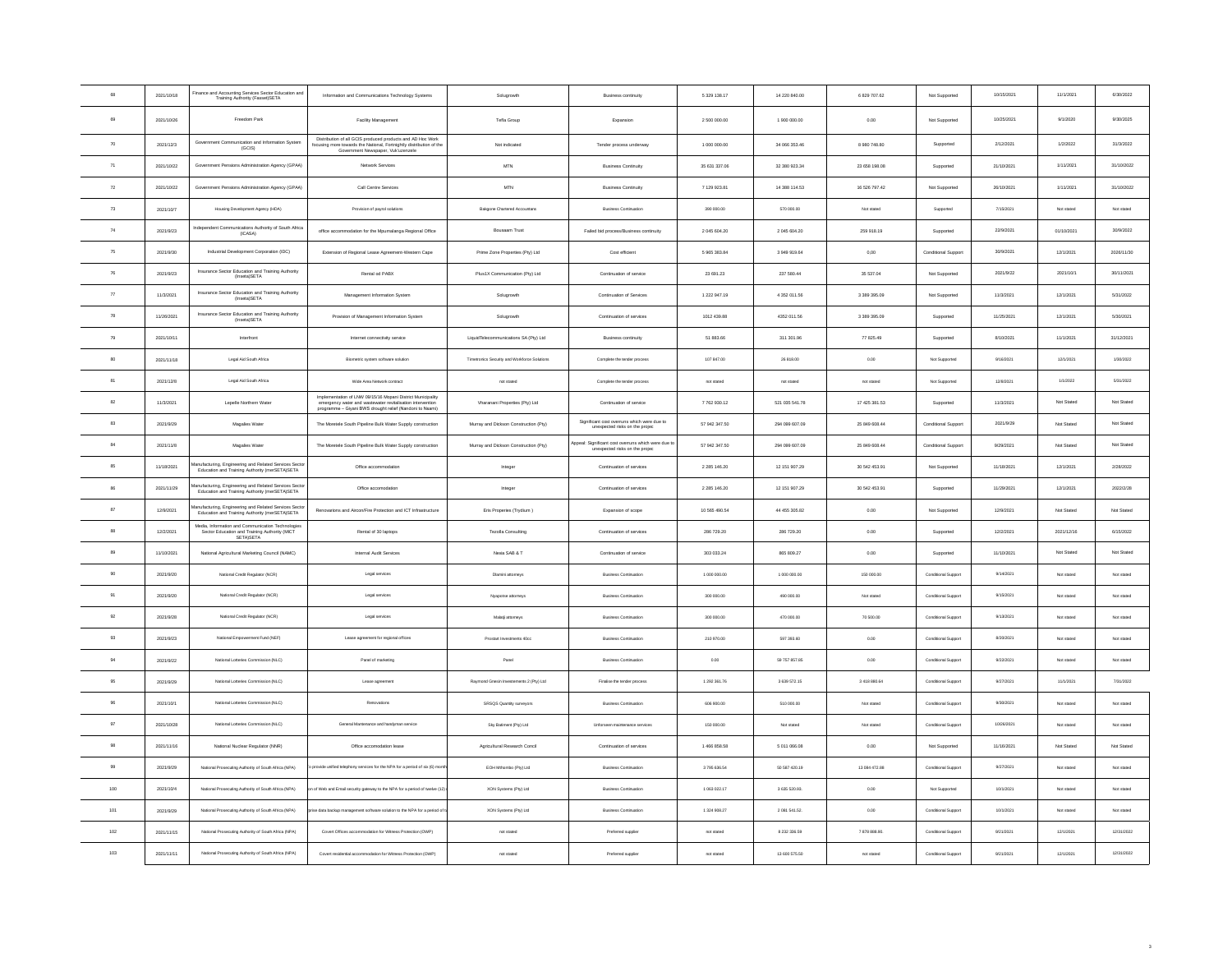| 104 | 2021/12/8  | National Research Foundation (NRF)                                           | Servicing and refurbishment of a spare Leybold Turbo Mag w<br>2800/3200 vacuum pump                                                                                                                                       | Intergrated Pump Technology (Pty) Ltd              | Variation                                                                                                              | 202 118.25      | 264 684.00       | 0.00            | Conditional Support          | 12/8/2021  | Not Stated    | Not Stated    |
|-----|------------|------------------------------------------------------------------------------|---------------------------------------------------------------------------------------------------------------------------------------------------------------------------------------------------------------------------|----------------------------------------------------|------------------------------------------------------------------------------------------------------------------------|-----------------|------------------|-----------------|------------------------------|------------|---------------|---------------|
| 105 | 2021/10/8  | National Treasury                                                            | The hosting and maintenance of the Vulekamali data portal                                                                                                                                                                 | OpenUp                                             | Tender process underway                                                                                                | 46 383,3        | 139150,00        | $_{0,00}$       | Supported                    | 6/10/2021  | 2021/10/13    | 12/01/2021    |
| 106 | 2021/10/29 | National Treasury                                                            | Implementation of the Cities support programme Phase 2                                                                                                                                                                    | Various suppliers                                  | <b>Business continuity</b>                                                                                             | 21 778 337,52   | 42 000 000,00    | 47 300 000,00   | Supported                    | 29/10/2021 | Not indicated | Not indicated |
| 107 | 2021/11/10 | National Treasury                                                            | Capping Contract value                                                                                                                                                                                                    | Data Dimension                                     | Single Source                                                                                                          | 52 000 000,00   | Not Indicated    | Not Indicated   | Within AA/AO manda<br>Noting | 10/11/2021 | Not indicated | Not indicated |
| 108 | 2021/10/1  | Office of the Chief Justice (OCJ)                                            | ICT Security enhancement features of the antivirus and malware<br>protection solution                                                                                                                                     | Pursuit Knowledge Consulting                       | <b>Business continuity</b>                                                                                             | 1 000 000,00    | Not Indicated    | $_{0,00}$       | Supported                    | 30/9/2021  | not indicated | not indicated |
| 109 | 2021/10/20 | Pan South African Language Board (PanSALB)                                   | Legal: Labor Related Services                                                                                                                                                                                             | Mosebi Attorneys                                   | Variation                                                                                                              | 461 719.00      | 500 000.00       | 0.00            | Not Supported                | 10/7/2021  | 6/2/2021      | 6/30/2022     |
| 110 | 2021/9/27  | Passenger Rail Agency of South Africa (PRASA)                                | Design, Construction and Impler<br>entation of a New Railwa<br>Signaling System 74 stations and Design, Construction and<br>mplement Civil, Overhead Traction Equipment (OHTE) and Track<br>(COT) works - Gauteno Stage 2 | Siemens Limited                                    | Increased scope of work and extension of time                                                                          | R241 128 853.35 | 2710 500 00:00   | R114 421 800.0  | Not Supported                | 2021/10/7  | Not Stated    | Not Stated    |
| 111 | 2021/9/27  | Passenger Rail Agency of South Africa (PRASA)                                | Design, Construction and Implementation of a New Railway<br>naling System and Guateng Nerve Centre (GNC) Gauteng Stag                                                                                                     | Siemens Limited                                    | Increased scope of work and extension of time                                                                          | R36 712 110.0   | R1 005 98 342.00 | R145 266 076.00 | Not Supported                | 2021/10/7  | Not Stated    | Not Stated    |
| 112 | 10/21/2021 | Passenger Rail Agency of South Africa (PRASA)                                | Design, Construction and Implementation of a New Railway<br>Signaling System and Installation of the New Cape Town<br>Centralised Traffic Control Building in Bellville                                                   | Thales Maziya Consortium (TMC)                     | ncreased scope of work and extension of time                                                                           | 204 483 200.66  | 1864 771 512.08  | 603 686 821.22  | Not Supported                | 10/20/2021 | Not Stated    | Not Stated    |
| 113 | 2021/10/28 | Passenger Rail Agency of South Africa (PRASA)                                | Gauteng North - Replace Foundations, Structure and Small Part<br>Steelwork Project Number PR1705-2008                                                                                                                     | Gibb (Pty) Ltd                                     | Increase the amount of professional fees for<br>continuation construction monitoring and project<br>close-out services | 3 492 076.00    | 3779316.60       | 1955 707.48     | Conditional Support          | 9/29/2021  | Not Stated    | Not Stated    |
| 114 | 2021/12/10 | Passenger Rail Agency of South Africa (PRASA)                                | Design, Construction and Implementation of a New Railway<br>Signaling System 74 stations and Design, Construction and<br>ment Civil, Overhead Traction Equipment (OHTE) and Track<br>(COT) works - Gautenn Stane 2        | Siemens Limited                                    | Increased scope of work and extension of time                                                                          | 202 070 111.09  | 2710 500 000.00  | 11 442 800.00   | Not Supported                | 2021/10/7  | Not Stated    | Not Stated    |
| 115 | 2021/12/10 | Passenger Rail Agency of South Africa (PRASA)                                | Design, Construction and Implementation of a New Railway<br>gnaling System and Guateng Nerve Centre (GNC) Gauteng Stag                                                                                                    | Siemens Limited                                    | Increased scope of work and extension of time                                                                          | 36 588 318.38   | 100 598 342.00   | 145 266 076.00  | Not Supported                | 2021/10/7  | Not Stated    | Not Stated    |
| 116 | 12/7/2021  | Perishable Products Export Control Board (PPECB)                             | travel management services                                                                                                                                                                                                | FCM Travel Solution                                | Continuation of services                                                                                               | 4486909.28      | 4917757.70       | 1 330 984.99    | Not Supported                | 12/7/2021  | 2022/3/1      | 2025/2/28     |
| 117 | 2021/9/20  | Petroleum, Oil and Gas Corporation of South Africa<br>(PetroSA)              | Office accommodation in Europe                                                                                                                                                                                            | Regus                                              | Continuation of service                                                                                                | 285 770.00      | 1 310 107.52     | 0.00            | Supported                    | 2021/9/20  | 2021/10/1     | 20/9/2022     |
| 118 | 2021/9/29  | Petroleum. Oil and Gas Corporation of South Africa.<br>(PetroSA)             | Extension of security guard service contract for head office.                                                                                                                                                             | <b>Fidelity Security Service</b>                   | Finalizing a tender process                                                                                            | 350 000.00      | 7 379 846.00     | 6 686 748.00    | Not Supported                | 2021/9/29  | 2021/10/1     | 31/10/2021    |
| 119 | 2021/10/15 | Petroleum, Oil and Gas Corporation of South Africa<br>(PetroSA)              | Charter of the Greatship Manisha (PSV)                                                                                                                                                                                    | Marine Crew Services                               | PetroSA is unable to proceed with the long term<br>contract due to financial challenges                                | 12 405 000.00   | 98 604 803.00    | 52 125 400.00   | Not Supported                | 2021/10/15 | Not Stated    | Not Stated    |
| 120 | 2021/12/6  | Railway Safety Regulator (RSR)                                               | Representation in a disciplinary hearing as initiators                                                                                                                                                                    | Ka-Mbonane Cooper Law Attorneys (KC Law Attorneys) | Continuation of services                                                                                               | 300 000.00      | 480 000.00       | $_{0.00}$       | Supported                    | 12/6/2021  | Not Stated    | Not Stated    |
| 121 | 2021/10/14 | Road Accident Fund (RAF)                                                     | Office lease accommodation at RAF East London                                                                                                                                                                             | Drury Lane Properties                              | Continuation of service                                                                                                | 2 907 161.10    | 34 603 216.04    | 22 625 437 27   | Conditional Support          | 2021/10/4  | 12/1/2021     | 2/28/2022     |
| 122 | 11/3/2021  | Road Accident Fund (RAF)                                                     | Office lease accommodation at RAF Polokwane                                                                                                                                                                               | <b>TVR Beleggings</b>                              | Continuation of service                                                                                                | 998 757.70      | 3 201 680.21     | 1852 749.66     | Conditional Support          | 26/10/2021 | 01 Dec 2021   | 10/1/2022     |
| 123 | 11/3/2021  | Road Accident Fund (RAF)                                                     | Office lease accommodation at RAF Durban                                                                                                                                                                                  | Delta Fund (pty) Ltd                               | Continuation of service                                                                                                | 21 350 019.74   | 13 329 465.24    | 0.00            | Supported                    | 27/10/2021 | 10/11/2021    | 11/9/2022     |
| 124 | 11/3/2021  | Road Accident Fund (RAF)                                                     | Office lease accommodation at RAF Mahikeng                                                                                                                                                                                | Columbia Falls Properties (Pty) Ltd                | Continuation of service                                                                                                | 1 141 453.20    | 4 044 775.52     | 2 799 040.00    | Not Supported                | 26/10/2021 | 1/1/2022      | 12/31/2022    |
| 125 | 2021/11/24 | Road Accident Fund (RAF)                                                     | Office lease accommodation at RAF Nelsoruit                                                                                                                                                                               | FGK Capital (Pty) Ltd                              | Continuation of services                                                                                               | 840 544.20      | 2 569 779.12     | 657 225.00      | Conditional Support          | 11/24/2021 | 2/1/2022      | 7/30/2022     |
| 126 | 2021/12/3  | Road Traffic Infringement Agency (RTIA)                                      | Legal Services                                                                                                                                                                                                            | ENSafrica                                          | <b>Business Continuity</b>                                                                                             | 3 102 242 32    | 857 472.00       | 0.00            | Conditional Support          | 12/13/2021 | Not Stated    | Not Stated    |
| 127 | 2021/10/7  | Safety and Security Sector Education and Training<br>Authority (SASSETA)SETA | Disciplinary hearing                                                                                                                                                                                                      | Mabece Tilana Incorporated Attorneys               | Continuation of service                                                                                                | 0.00            | 0.00             | 0.00            | Closed                       | 2021/10/4  | Not Stated    | Not Stated    |
| 128 | 2021/12/14 | Small Enterprise Development Agency (SEDA)                                   | Office accommodation in Port Shepstone.                                                                                                                                                                                   | MYSY Property Investment CC                        | Extension                                                                                                              | 1 607 424.72    | 1 688 808.60     | 3 2 8 14 0.44   | Conditional Support          | 12/6/2021  | 2/1/2022      | 1/31/2024     |
| 129 | 2021/11/2  | th African Broadcasting Corporation SOC Limited (SAE                         | Wellness Services                                                                                                                                                                                                         | Workforce Health Care (Ptv) Ltd                    | Extension                                                                                                              | 1 570 555.23    | 14 366 935.02    | 2 101 798.96    | Supported                    | 10/27/2021 | 11/11/2021    | 3/31/2022     |
| 130 | 2021/11/15 | uth African Broadcasting Corporation SOC Limited (SAE                        | Landmark Software Licences                                                                                                                                                                                                | Imagine Communications EMEA (UK) Ltd               | Extension                                                                                                              | 15 689 086.88   | 11 109 974.00    | 9 961 325.00    | Conditional Support          | 11/12/2021 | 1/1/2022      | 6/30/2023     |
| 131 | 2021/11/15 | uth African Broadcasting Corporation SOC Limited (SAE                        | SAP Software Maintenance                                                                                                                                                                                                  | SAP South Africa (Pty) Ltd                         | Extension                                                                                                              | 15 320 119.23   | 3 676 828.61     | 0.00            | Not Supported                | 11/14/2021 | 12/1/2021     | 12/31/2023    |
| 132 | 2021/11/18 | th African Broadcasting Corporation SOC Limited (SA                          | Ku-Band satellite space segment services                                                                                                                                                                                  | Globecast SA (Pty) Ltd                             | Extension                                                                                                              | 4 194 234.00    | 28 975 449.81    | 3 037 518.00    | Conditional Support          | 11/18/2021 | 1/1/2022      | 6/30/2022     |
| 133 | 2021/11/19 | uth African Broadcasting Corporation SOC Limited (SAE                        | Electronic Newsroom Production System (ENPS)                                                                                                                                                                              | Inala Broadcast Technologies                       | Extension                                                                                                              | 17 133 407.25   | 13 479 392.65    | 16 715 526.00   | Conditional Support          | 11/18/2021 | 12/20/2021    | 12/19/2022    |
| 134 | 10/5/2021  | South African Health Products Regulatory Authority<br>(SAPHRA)               | Legal services                                                                                                                                                                                                            | Maenetje Attorneys                                 | Continuation of service                                                                                                | 500 000.00      | 1 500 000.00     | 0.00            | Supported                    | 2021/10/5  | Not Stated    | Not Stated    |
| 135 | 2021/9/27  | South African Maritime Safety Authority (SAMSA)                              | rovision of security service at SAMSA special projects (MSP) Por<br>Quay 500                                                                                                                                              | <b>Fidelity Security Service</b>                   | Continuation of service                                                                                                | 135 413.08      | 947 891.56       | 135 413.08      | Conditional Support          | 2021/9/9   | 1/10/2021     | 30/11/2021    |
| 136 | 10/29/2021 | South African Medical Research Council (SAMRC)                               | Open Label Clinical Trial                                                                                                                                                                                                 | Marsh (Ptv) Ltd                                    | Continuation of service                                                                                                | 2 000 000.00    | 7 000 000.00     | 3 700 000.00    | Supported                    | 10/29/2021 | Not Stated    | Not Stated    |
| 137 | 2021/9/30  | South African National Biodiversity Institute (SANBI)                        | Price increase on the Afri Guard Security contract for Free State<br>National Botanical Garden, Bloemfontei                                                                                                               | Afri Guard Security Company                        | Price Increase                                                                                                         | 629 265.08      | 3 520 598.70     | 15 486.40       | Not Supported                | 9/30/2021  | 4/18/2018     | 3/31/2023     |
| 138 | 2021/10/8  | South African National Biodiversity Institute (SANBI)                        | tepairs, renovations and upgrades to various buildings in KwaZulu<br>Natal Herbarium in Durban                                                                                                                            | <b>Bartsch Consult</b>                             | <b>Business continuity</b>                                                                                             | 1 638 759.36    | 477 660.00       | 0.00            | Not Supported                | 10/6/2021  | 11/1/2021     | 6/1/2023      |
| 139 | 2021/12/15 | South African National Space Agency (SANSA)                                  | Document Management Solution                                                                                                                                                                                              | VM Consulting                                      | Extension                                                                                                              | 4 000 000.00    | 10 337 652.75    | 0.00            | Conditional Support          | 12/15/2021 | Not Stated    | Not Stated    |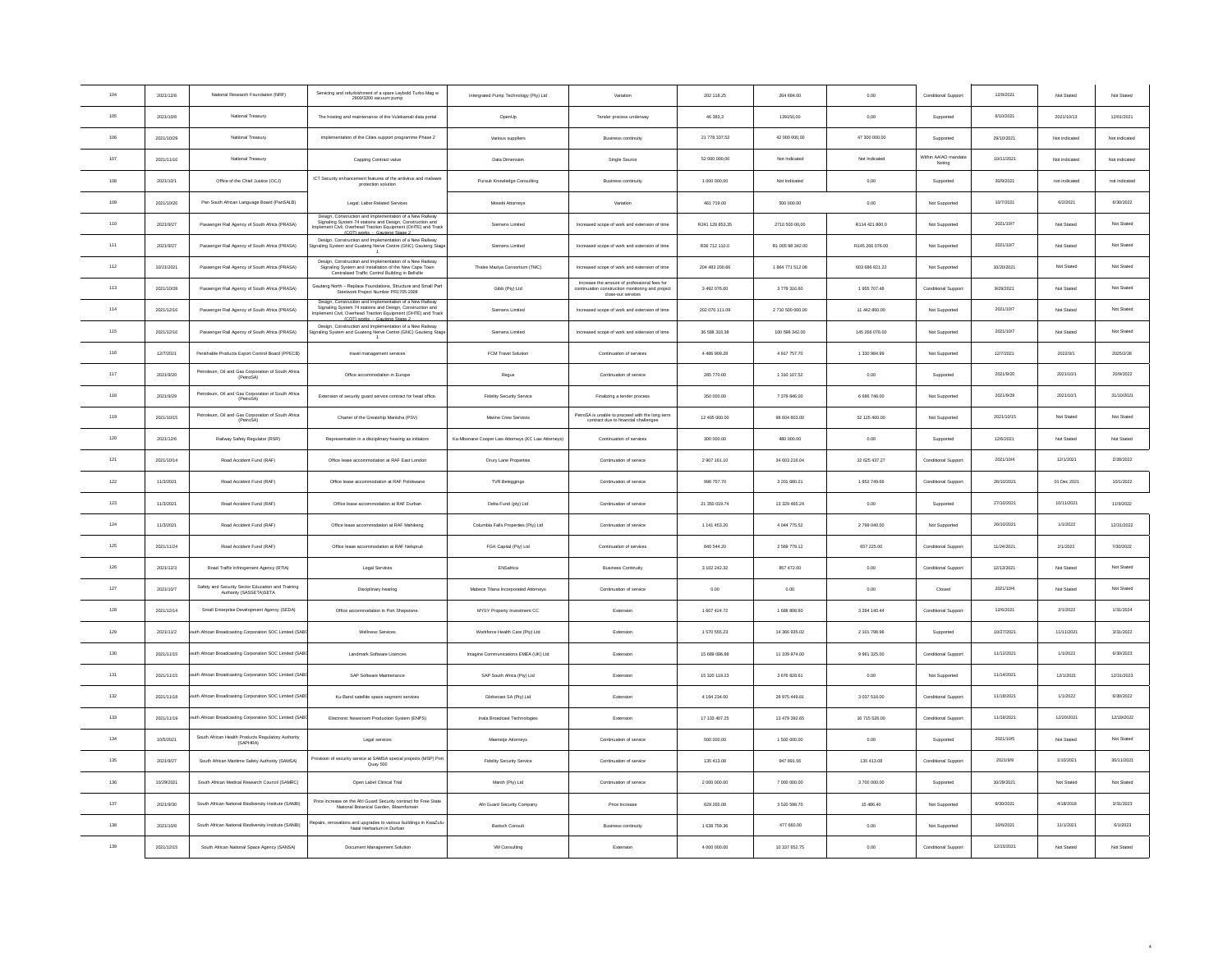| 140 | 2021/9/30  | South African Post Office (SAPO)                            | Full maintenance leased vehicles                                                                                                                                  | Avis Car Rental                                                 | <b>Bussiness Continuity</b>                                                                               | 28,000,000.00 | 198.375.147.20 | 12.000.000.00 | Supported           | 13/9/2021  | not indicated | not indicated |
|-----|------------|-------------------------------------------------------------|-------------------------------------------------------------------------------------------------------------------------------------------------------------------|-----------------------------------------------------------------|-----------------------------------------------------------------------------------------------------------|---------------|----------------|---------------|---------------------|------------|---------------|---------------|
| 141 | 2021/10/8  | South African Post Office (SAPO)                            | Preparing the annual financial statements                                                                                                                         | Kreston Pretoria                                                | Business continuity                                                                                       | 682000,00     | 1796413,04     | 259000,0      | Supported           | 8/10/2021  | 2021/11/12    | 3/31/2022     |
| 142 | 2021/12/3  | South African Post Office (SAPO)                            | SAP ERP Software Suit                                                                                                                                             | SAP                                                             | Business continuity                                                                                       | 8 980 036.51  | 56 598 266.00  | 25 693 072.16 | Not Supported       | 3/12/2021  | 1/1/2022      | 31/12/2022    |
| 143 | 2021/9/20  | South African Revenue Service (SARS)                        | Warehouse space lease extension                                                                                                                                   | Tannek CC                                                       | <b>Business continuity</b>                                                                                | 807 490.20    | 190 038,56     | 589 551,78    | Conditional Support | 15/9/2021  | 1/11/2021     | 1/10/2024     |
| 144 | 2021/9/20  | South African Revenue Service (SARS)                        | Kempton Park Detector Dog Unit Ofice lease space                                                                                                                  | DENEL                                                           | Business continuity                                                                                       | 14 634 478.93 | 7 527 305.97   | 11 624 647.04 | Supported           | 20/9/2021  | 1/11/2021     | 31/10/2026    |
| 145 | 2021/9/23  | South African Revenue Service (SARS)                        | Decommissioning and reinstatement of the Riverwalk building                                                                                                       | Mowana Properties                                               | cost efficient                                                                                            | 1731 175,79   | 3 405 661,46.  | 0,00          | Conditional Support | 23/9/2021  | not indicated | not indicated |
| 146 | 2021/10/4  | South African Revenue Service (SARS)                        | Oracle Java SE contract                                                                                                                                           | Oracle America Inc.                                             | <b>Business continuity</b>                                                                                | \$532 500.00  | \$1725 000.00. | 0,00          | Supported           | 27/9/2021  | 16/10/2021    | 15/10/2022    |
| 147 | 2021/10/8  | South African Revenue Service (SARS)                        | 1000 Smart Virtual Workplace lines, Maintenance and Support                                                                                                       | Internet Solutions                                              | <b>Business continuity</b>                                                                                | 17 602 000,00 | 483 423 022,00 | 0,00          | Not Supported       | 7/10/2021  | 2021/11/1     | 30/6/2022     |
| 148 | 2021/10/12 | South African Revenue Service (SARS)                        | Lease for Klerksdorp branch                                                                                                                                       | Sodema CC                                                       | <b>Business continuity</b>                                                                                | 36 336 598.00 | 24 699 461.01  | 0.00          | Conditional Support | 12/10/2021 | 01/01/2022    | 2026/12/31    |
| 149 | 2021/10/15 | South African Revenue Service (SARS)                        | Office accommodation Stellenbosch                                                                                                                                 | Valerida Beleggings Pty (Ltd)                                   | Cost efficient                                                                                            | 4 453 021,31  | 2 830 573,49   | 6 128 900.99  | Supported           | 15/10/2021 | 1/12/2021     | 30/11/2026    |
| 150 | 2021/11/4  | South African Revenue Service (SARS)                        | Office accommodation Vereeniging                                                                                                                                  | Revenue House (Pty) Ltd                                         | <b>Business Continuity</b>                                                                                | 14 562 512,83 | 6 894 680,43   | 46 272 232.45 | Supported           | 2/11/2021  | 1/12/2021     | 30/11/2023    |
| 151 | 2021/11/12 | South African Revenue Service (SARS)                        | Lease Extension for Richards Bay Branch Office                                                                                                                    | Lockaway Investment Pty (Ltd)                                   | Extension of lease                                                                                        | 14 962 462.91 | 9748 844.95    | 0.00          | Conditional Support | 12/11/2021 | 1/3/2022      | 28/2/2027     |
| 152 | 2021/11/3  | South African Revenue Service (SARS)                        | 1000 Smart Virtual Workplace lines, Maintenance and Support                                                                                                       | Internet Solutions                                              | <b>Business continuity</b>                                                                                | 17 602 000,00 | 483 423 022,00 | 0,00          | Conditional Support | 2/11/2021  | 2021/11/1     | 30/6/2022     |
| 153 | 2021/11/22 | South African Revenue Service (SARS)                        | <b>BMC Remedy software licences</b>                                                                                                                               | Gijima Holdings (Pty) Ltd                                       | Business continuity                                                                                       | 6 604 721.00  | 40 933 779.64  | 0.00          | Conditional Support | 19/11/2021 | Not indicated | 8/12/2025     |
| 154 | 2021/12/7  | South African Revenue Service (SARS)                        | Provision of job evaluation services                                                                                                                              | Korn Ferry (Pty) Ltd                                            | Single Source                                                                                             | 991 760,00    | 1 500 000,00   | 0,00          | Conditional Support | 7/12/2021  | Not indicated | Not indicated |
| 155 | 2021/12/9  | South African Revenue Service (SARS)                        | Renewal of the existing ACL Software Maintenance and Support<br>rvices and provision of seven additional ALC analytic licenses for a<br>period of five (05) years | Surtech Solutions                                               | <b>Business continuity</b>                                                                                | 1 121 190.20  | 5 214 386,19   | 0.00          | Not Supported       | 8/12/2021  | Not indicated | Not indicated |
| 156 | 2021/12/14 | South African Tourism                                       | Office accommodation in Japan                                                                                                                                     | Akasaka Soko                                                    | Extension                                                                                                 | 2 838 000.00  | Not Stated     | 0.00          | Not Supported       | Not Stated | 3/1/2022      | 3/31/2024     |
| 157 | 2021/10/20 | South African Weather Service                               | Additional services to high-speed network access into tertiary and<br>research network of South Africa (SANREN)                                                   | TENET                                                           | Variation                                                                                                 | 314 165.41    | 414 000.00     | 0.00          | Not Supported       | 10/20/2021 | 12/1/2021     | 3/31/2023     |
| 158 | 2021/11/4  | South African Weather Service                               | Provision of spares and repair of instrumentation for the highveld<br>Priority Network                                                                            | Envirocon Instrumentation CC                                    | Variation                                                                                                 | 588 000.00    | 1 090 000.00   | 0.00          | Supported           | 11/4/2021  | Not Stated    | Not Stated    |
| 159 | 10/12/2021 | State Diamond Trader                                        | ICT support services                                                                                                                                              | Redwill ICT                                                     | To allow hand over                                                                                        | 180 000.00    | 2 020 718.00   | 859 000.00    | Supported           | 10/12/2021 | 11/1/2021     | 1/31/2021     |
| 160 | 2021/11/24 | State Information Technology Agency (SITA)                  | cleaning and hygiene services to SITA Centurion, Erasmuskloof,<br>Numerus, Blenny and Beta Buildings                                                              | Delta Facilities Management (Pty) Ltd                           | Transition period for new supplier                                                                        | 2 008 207.50  | 22 830 295.91  | 3 347 012.52  | Conditional Support | 23/11/2021 | 1/12/2021     | 28/2/2022     |
| 161 | 2021/12/7  | State Security Agency (SSA)                                 | Extension of a contract for the provisioning of office accommodation at<br>Nelspruit SIU office                                                                   | Vukile Property Fund Group                                      | Complete the tender process                                                                               | 7,528,234.35  | 1,610,120.91   | 3.848.196.94  | Supported           | 12/6/2021  | 1/1/2022      | 12/31/2022    |
| 162 | 2021/12/7  | Statistics South Africa (Stats SA)                          | Google services                                                                                                                                                   | Google                                                          | Increased demand                                                                                          | 1,687,500.00  | 1.035.000      | $0.00 -$      | Conditional Support | 07/12/2021 | Not indicated | Not indicated |
| 163 | 2021/10/14 | The South African National Roads Agency SOC Ltd (SANRAL)    | Repair of various structures on national route N12 sections 19 & 20<br>between Gillooly's interchange and Delmas interchange                                      | INGEROP SA AND KNIGHT PIESOLD JV                                | roject progress was delayed by National Treasury<br>announcing new tender requirements and<br>regulations | 8 853 697.55  | 5 282 979.00   | 1 252 468.73  | Not Supported       | 2021/10/14 | Not Stated    | Not Stated    |
| 164 | 11/8/2021  | The South African National Roads Agency SOC Ltd<br>(SANRAL) | Legal services                                                                                                                                                    | DUBE N ATTORNEYS INC                                            | Continuation of service                                                                                   | 1470 620.00   | 1 562 500.00   | 0.00          | Supported           | 11/5/2021  | Not Stated    | Not Stated    |
| 165 | 11/8/2021  | The South African National Roads Agency SOC Ltd<br>(SANRAL) | Legal services                                                                                                                                                    | Goitse Pilane Attorneys                                         | Continuation of service                                                                                   | 1 530 937.50  | 1 684 375.00   | 0.00          | Supported           | 11/5/2021  | Not Stated    | Not Stated    |
| 166 | 2021/9/23  | Trans-Caledon Tunnel Authority (TCTA)                       | Provision of insurance brokering services and placement of<br>corporate insurance                                                                                 | Sankofa Insurance Brokers                                       | Continuation of service                                                                                   | 55 000.00     | 262 000.00     | 22 500.00     | Conditional Support | 2021/9/22  | 1/10/2021     | 30/3/2022     |
| 167 | 2021/9/30  | Trans-Caledon Tunnel Authority (TCTA)                       | Provision of office accommodation                                                                                                                                 | Inani Prop Holdings (Ptv) Ltd.                                  | Continuation of service                                                                                   | 11 021 600.60 | 15 475 893.63  | 0.00          | Conditional Support | 2021/9/30  | 1/12/2021     | 30/11/2022    |
| 168 | 2021/9/21  | Transnet SOC Ltd                                            | Provision of material handling equipment Port of Richards Bay                                                                                                     | Leomat Plant Hire (Pty) Ltd & Bell<br>Equipment co SA (Pty) Ltd | <b>Business Continuation</b>                                                                              | 41 098 125.00 | 82 196 250.00  | 0.00          | Conditional Support | 9/20/2021  | 9/22/2021     | 12/22/2021    |
| 169 | 2021/11/26 | Transnet SOC Ltd                                            | Provision of material handling equipment Port of Richards Bay                                                                                                     | High Power Equipment Africa (Pty) Ltd.                          | Complete the tender process                                                                               | 82 196 250.00 |                | 41 098 125.00 | Conditional Support | 11/25/2021 | 12/23/2021    | 6/23/2022     |
| 170 | 2021/12/13 | Unemployment Insurance Fund (UIF)                           | Provisioning of deep cleaning and hygiene services                                                                                                                | Delta Facilities Management (Pty) Ltd                           | Transition period for new supplier                                                                        | 158 777.94    | 317 555.88     | 0,00          | Not Supported       | 08/12/2021 | 01/01/2022    | 28/02/2022    |

| <b>QUARTER 3 2021/2022</b>                                          |          |
|---------------------------------------------------------------------|----------|
| Total number of Expansion/Contract Modification requests received : | 170      |
| <b>Incorrect Reporting</b>                                          |          |
| <b>Actual Received</b>                                              | 170      |
| Applications finalised after Q3                                     | $\Omega$ |
| Number of Expansion/Contract Modification - Not Finalised todate:   | 23       |